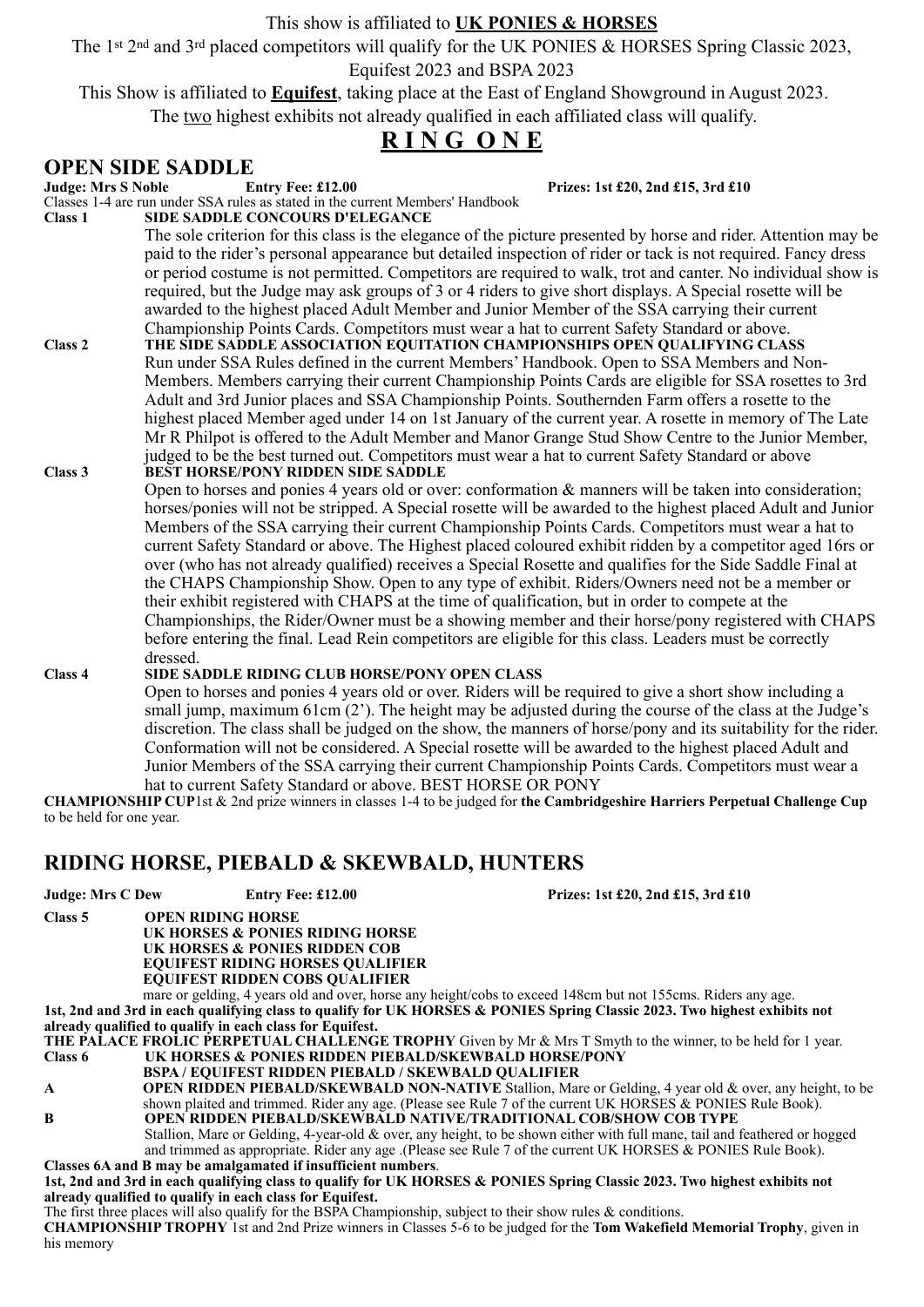Animals may only compete in one of classes 7-9.

#### **UK HORSES & PONIES OPEN HUNTER SPRING CLASSIC**

**EQUIFEST RIDDEN HUNTERS QUALIFIER**

#### **Class 7 OPEN LIGHTWEIGHT HUNTER MARE OR GELDING**

4 year old & over, exceeding 148cms and capable of carrying up to 79.5kgs (12 stone 7lbs). Rider any age. **THE 'BETTY BOO' MEMORIAL CHALLENGE TROPHY** for the winner of this class. This trophy is sponsored by the Alexander and Shaw Family.

#### **Class 8 MIDDLEWEIGHT HUNTER MARE OR GELDING**

4 years old and over, exceeding 148cms and capable of carrying 79.5kgs (12 stone 7lbs) and not exceeding 89kgs (14 stone). Rider any age.

**THE JOHN LOOKER MEMORIAL TROPHY** for the winner of this class.

#### **Class 9 HEAVYWEIGHT HUNTER MARE OR GELDING**

4 years old and over, exceeding 148cms and capable of carrying over 89kgs (14 stone). Rider any age.

**1st, 2nd and 3rd in each qualifying class to qualify for UK HORSES & PONIES Spring Classic 2023. Two highest exhibits not already qualified to qualify in each class for Equifest**

**CHAMPIONSHIP CUP** 1st & 2nd prize winners in Classes 7-9 to be judged for a cup **given by the late Capt. W H Ockleston**, to

be held for one year.

**SPECIAL PRIZE** A prize of £10 will be given for the Best Animal exhibited by a Farmer, who is a member or a subscriber of the Cambridgeshire with Enfield Chace Hunt and residing within 15 mile radius. Exhibitors qualifying for the prize must wear white armbands. Classes 7, 8 & 9.

## **R I N G T W O**

#### **RETRAINING OF RACEHORSES ASSOCIATION**

**Judge: Mr W Bailey Entry Fee: £12.00 Prizes: 1st £20, 2nd £15, 3rd £10 plus RoR prizes as below**

#### **Class 10 Tattersalls RoR OPEN In Hand Show Series Qualifier 2022**

Open to all RoR and NR competition registered horses, 3yrs and over, fillies, mares and geldings. Blemishes caused through racing will be ignored. Horses do not need to be shod to compete in the RoR Open In-Hand class. Horses can be shown in a Bitless/In Hand Bridle. All those entering horses and/or participating in the show agree to be bound by the Retraining of Racehorses Rules and Regulations from time to time in force. This class is a qualifier for the RoR OPEN In Hand Showing Series first three go forward to the final at The Jockey Club RoR National Championships at Aintree in August 2023.RoR prizes will not be awarded to RoR qualifiers with numbers forward of two or less, however qualification for the final will stand.<br>Rosettes 1<sup>st</sup> - 4<sup>th</sup>. Prizes - 1<sup>st</sup> £30 plus RoR Prize. 2<sup>nd</sup> £20, 3<sup>rd</sup> £10

Rosettes 1st - 4th.<br> **Prizes - 1st £30 plus RoR Prize, 2nd £20, 3rd £10**<br> **Class 11** Tattersalls RoR AMATEUR Ridden Show Series Qualifier 2

#### **Class 11 Tattersalls RoR AMATEUR Ridden Show Series Qualifier 2022**

Open to all RoR and NR competition registered horses, 4yrs and over, mares and geldings, owned, produced and ridden by an Amateur. Riders must be 15 years or over on the 1st January 2022. Horses should be ridden in a snaffle, Pelham or simple double bridle with a plain cavasson noseband. Horses should be plaited. The Series is open to AMATEURS only – those employed in racing will be allowed to compete. Class will be judged under 'riding horse' format without 'type' being taken into consideration. Racing injuries and blemishes ARE IGNORED in this series

This class is a qualifier for the Tattersalls RoR Amateur Ridden Show Series FINAL. The Judge will not ride at the qualifiers.

The first three go forward to the final to be held at the Hickstead Derby Meeting, June 2023

Rosettes 1st - 4th. Prizes - 1st £30 plus RoR Gift  $2<sup>nd</sup>$  £20,  $3<sup>rd</sup>$  £10

RoR prizes will not be awarded in RoR qualifiers with numbers forward of two or less, however qualification for the final will stand.

Amateur definition:

The rules are as in the rulebook with the following addition that an amateur may not show a horse owned or sponsored by a company or commercial firm. In addition, a person classed as amateur must not be supported by a company in any way or act as brand ambassador whether financially or inkind. An amateur is a person who for the purpose of RoR classes does not/has not during the current season or previous season: Engage (d) in breeding, livery, buying or selling, dealing or hiring horses in a commercial capacity.

Horses must not have been stabled at or reside in a Professional Producer's/Trainer's yard from January 1st 2022

Riders must not have ridden any animals produced by a Professional/Trainer in the current or previous season.

Horses and riders must not receive any help from a Professional Producer/Trainer at a SHOW in the current season.

A rider who has ridden for a Professional/Producer Trainer in the current or previous season must not have ridden horses at a show.

Any breaches of this ruling will be taken seriously and will result in disqualification from future classes.

CHAMPIONSHIP CUP 1st and 2nd prize winners in Classes 10  $\&$  11 to be judged for a Cup given by Cambridgeshire Hunt Supporters, to be held for one year.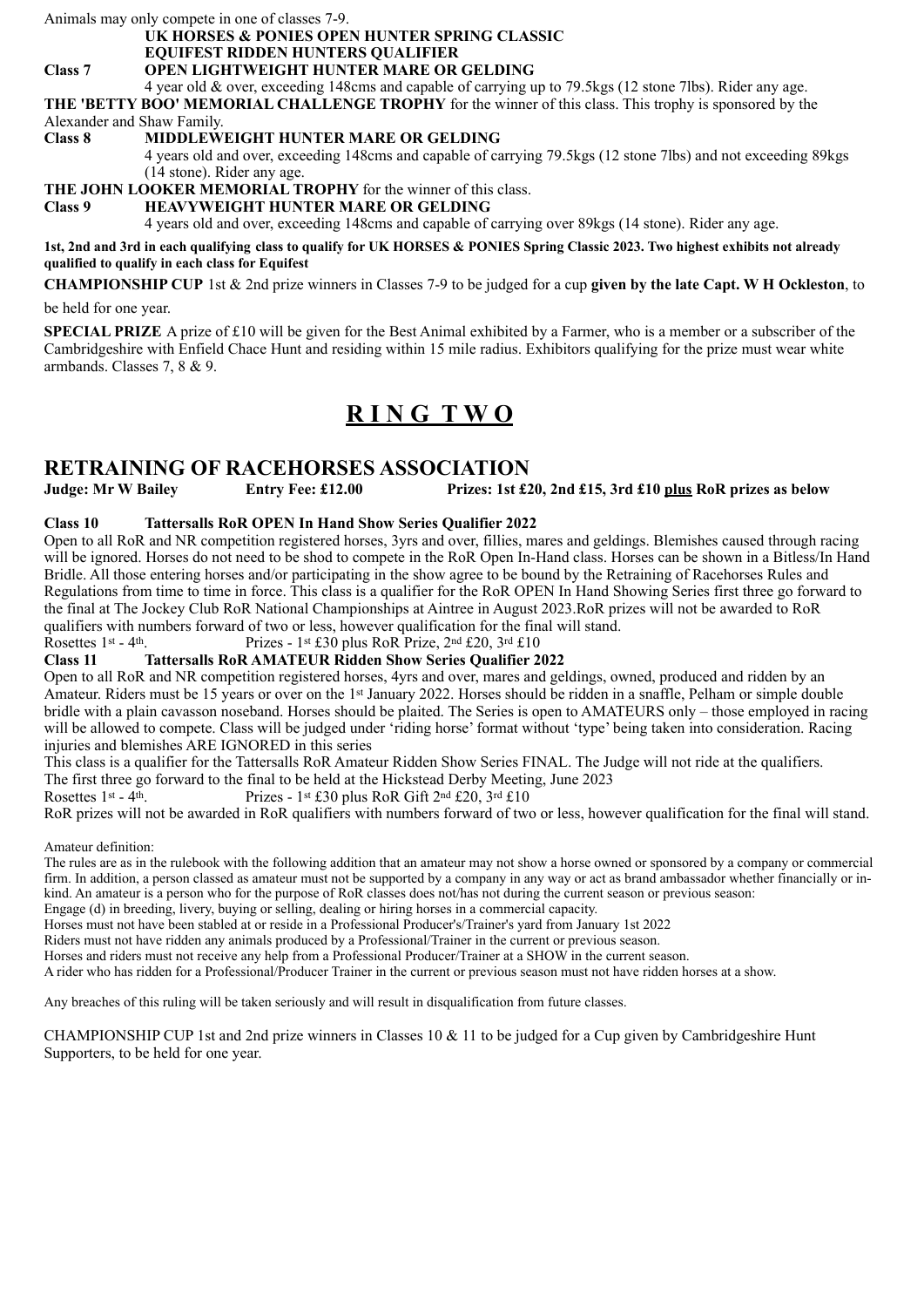# **DRIVING**

Conditions: Open to singles, pairs and tandems. Horses and ponies must be 4 years old and over. No Hackney Show Wagons. All Turnouts must be accompanied by an adult competent groom/passenger. These classes may be divided at the discretion of the Judge.

#### **Class 12 LIGHT TRADE**

Open to horses and ponies, 4 years old or over, singles and pairs to a traditional or traditional type trade vehicle. No goods to be carried or displayed. A small sample load may be carried on a coster turnout and empty milk churns on a milk float.

**THE SHARNBROOK SADDLERY CHALLENGE CUP** will be awarded to the Winner of this class.

#### **Class 13 PRIVATE DRIVING**

Horse or pony, 4 years old or over, driven to a traditional or traditional type vehicle. A traditional vehicle means a vehicle of traditional profile and identifiable type to resemble the design of a carriage built prior to the First World War. The vehicle may be made from modern materials but must have traditional style springing and carriage lamps. Pneumatic tyred vehicles, trade turnouts and show wagons are not eligible.

#### **Class 14 EXERCISE AND COMPETITION VEHICLES**

Open to horses & ponies, 4 years old or over. A single, pair or tandem driven to a carriage of non-traditional type design and includes those with pneumatic tyres specifically designed for carriages (i.e., not car tyres). Lamps need not be carried. Judging will include general cleanliness, safety of turnout, correct fitting of harness and vehicle suitability. **THE SHARNBROOK SADDLERY CHALLENGE CUP** will be awarded to the Winner of this Class.

#### **Class 15 CONCOURS D'ELEGANCE**

Open to singles, pairs, multiples, 4 years old or over, to a traditional type vehicle. The essence of the class is the word 'elegance' and the winner will be the turnout, which, in the opinion of the Judge, presents the most elegant effect. To include vehicle, horse, driver, passenger etc. but above all the general impression. Attention may be paid to drivers/passengers' personal costume, but fancy dress or period costume is definitely barred. The whole object of the class is to establish which turnout presents the most pleasing picture and normal judging criteria does not apply. It is judged from a distance and vehicles are NOT closely inspected. To be driven at park pace.

**THE WIN ROGERS MEMORIAL CUP** will be awarded to the most elegant turnout in this Class.

**MARY GILES MEMORIAL CUP** will be awarded to the best dressed groom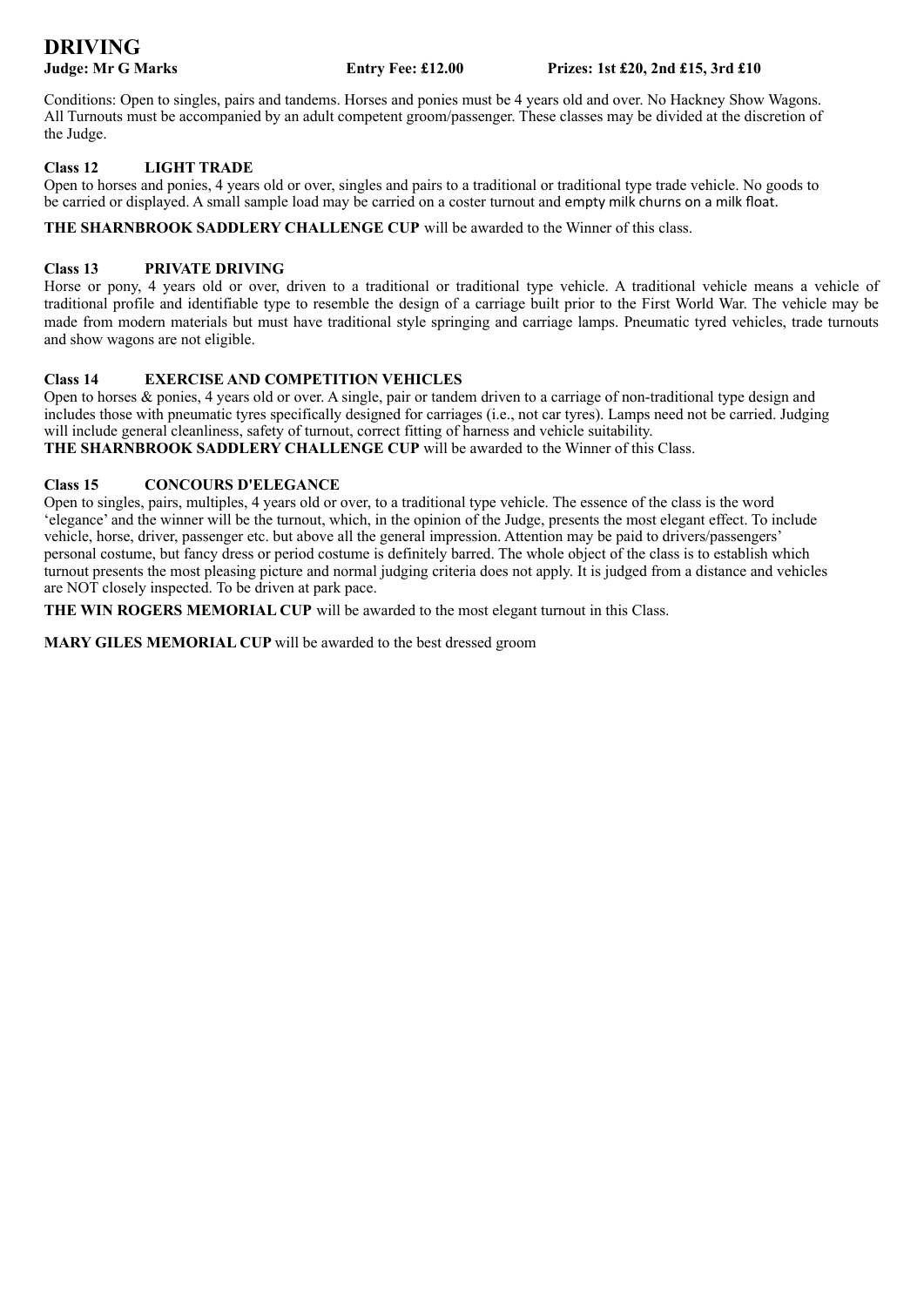### **R I N G T H R E E MOUNTAIN & MOORLAND IN HAND**

## **Judge: Mrs A Smyth Entry Fee: £12.00 Prizes: 1st £20, 2nd £15, 3rd £10**

#### **UK HORSES & PONIES M&M IN HAND GOLD MEDAL SERIES EQUIFEST MOUNTAIN & MOORLAND IN HAND QUALIFIER Class 16 MIXED MOUNTAIN & MOORLAND IN HAND COLT, FILLY OR GELDING**  M&M In Hand, Colt, Filly, or Gelding, 1, 2, 3 year old. Registered with their approved Pure Breed Society Stud Books of Connemara, Dartmoor, Dales, Exmoor, Fell, Highland, New Forest, Shetland, Welsh Section A, B, C and D. **Class 17 MIXED MOUNTAIN & MOORLAND IN HAND PONY STALLION MARE OR GELDING** M&M In Hand, Stallion, Mare or Gelding, 4 year old & over - Small Breeds. Registered in their approved Pure Breed Society Stud Books of Dartmoor, Exmoor, Shetland and Welsh Section A or B.  **Class 18 MIXED MOUNTAIN & MOORLAND IN HAND PONY STALLION MARE OR GELDING** M&M In Hand, Stallion, Mare or Gelding, 4 year old & over - Large Breeds. Registered in their approved Pure Breed Society Stud Books of Connemara, Dales, Fell, Highland, New Forest and Welsh Section C or D.

**1st, 2nd and 3rd in each qualifying class to qualify for UK HORSES & PONIES Spring Classic 2023 Two highest exhibits not already qualified to qualify in each class for Equifest**

**CHAMPIONSHIP CUP** 1st and 2nd prize winners in classes 16-18 to be judged for **The Wakefield Perpetual Challenge Cup** given by the late Mr T J Wakefield.

**THE CHRISTMAS PLATE** given by the late Mr F Christmas for the best local animal within a 15 mile radius in class 16 -18, to be held for one year. Exhibitors qualifying for this prize must wear a white armband.

**THE TORRIDON OF LOGIERAIT PERPETUAL CHALLENGE TROPHY** for best in hand Highland.

## **MOUNTAIN & MOORLAND LEADING REIN & FIRST RIDDEN**

**Judge: Mrs A Smyth Entry Fee: £12.00 Prizes: 1st £20, 2nd £15, 3rd £10**

**Class 19 OPEN MOUNTAIN & MOORLAND LEAD REIN PONY MARE OR GELDING**

#### **UK HORSES & PONIES M&M LEAD REIN GOLD MEDAL SERIES EQUIFEST MOUNTAIN AND MOORLAND LEAD REIN QUALIFIER**

4 year old & over, not exceeding 122cms. Registered in their approved Pure Breed Society Stud Books of Shetland, Dartmoor, Exmoor, New Forest and Welsh Section A or B. To be led by an attendant and shown in a snaffle bridle. Lead Rein to be attached to the noseband only. Rider not to have attained their 9th birthday before 1st January in the current year.

**Class 20 OPEN MOUNTAIN & MOORLAND FIRST RIDDEN PONY MARE OR GELDING UK HORSES & PONIESM&M FIRST RIDDEN GOLD MEDAL SERIES**

#### **EQUIFEST MOUNTAIN & MOORLAND FIRST RIDDEN QUALIFIER**

4 year old & over, not exceeding 128cms. Registered in their approved Pure Breed Society Stud Books of Dartmoor, Exmoor, New Forest, Shetland, Welsh Section A or B. To be shown in any suitable bridle. Rider not to have attained their 12th birthday before 1st January in the current year.

**1st, 2nd and 3rd in each qualifying class to qualify for UK HORSES & PONIES Spring Classic 2023. Two highest exhibits not already qualified to qualify in each class for Equifest**

**CHAMPIONSHSIP TROPHY** 1st and 2nd prize winners in Classes 19-20 to be judged for **The Masters Challenge Cup.**

**THE PERCY BARKER PERPETUAL CHALLENGE CUP** to the best local animal from within the 15 mile radius in classes 19-20. Exhibitors qualifying for this prize must wear a white armband.

## **MOUNTAIN & MOORLAND RIDDEN**

**Judge: Mrs A Smyth Entry Fee: £12.00 Prizes: 1st £20, 2nd £15, 3rd £10**

**UK HORSES & PONIES M&M RIDDEN PONY GOLD MEDAL SERIES**

- **CHRIS PIPER EQUIFEST OPEN RIDDEN MOUNTAIN & MOORLAND QUALIFIER**
- **Class 21 OPEN MOUNTAIN & MOORLAND RIDDEN SMALL BREEDS STALLION, MARE OR GELDING** 4 year old & over. Registered with their approved Pure Breed Society Stud Books of Dartmoor, Exmoor, Shetland, Welsh Section A or B. Rider any age. (Please see Rule 7 in the current Rule Book)

**Class 22 OPEN MOUNTAIN & MOORLAND RIDDEN LARGE BREEDS STALLION, MARE OR GELDING** 4 year old & over. Registered with their approved Pure Breed Society Stud Books of Connemara, Dales, Fell, Highland, New Forest, Welsh Section C or D. Rider any age. (Please see Rule 7 in the current Rule Book)

**1st, 2nd and 3rd in each qualifying class to qualify for UK HORSES & PONIES Spring Classic 2023. Two highest exhibits not already qualified to qualify in each class for Equifest**

**CHAMPIONSHIP TROPHY** 1st & 2nd prize winners in Classes 21-22 to be judged for **The Highfield Challenge Trophy** given by Mr & Mrs Vic Roberts to be held for one year.